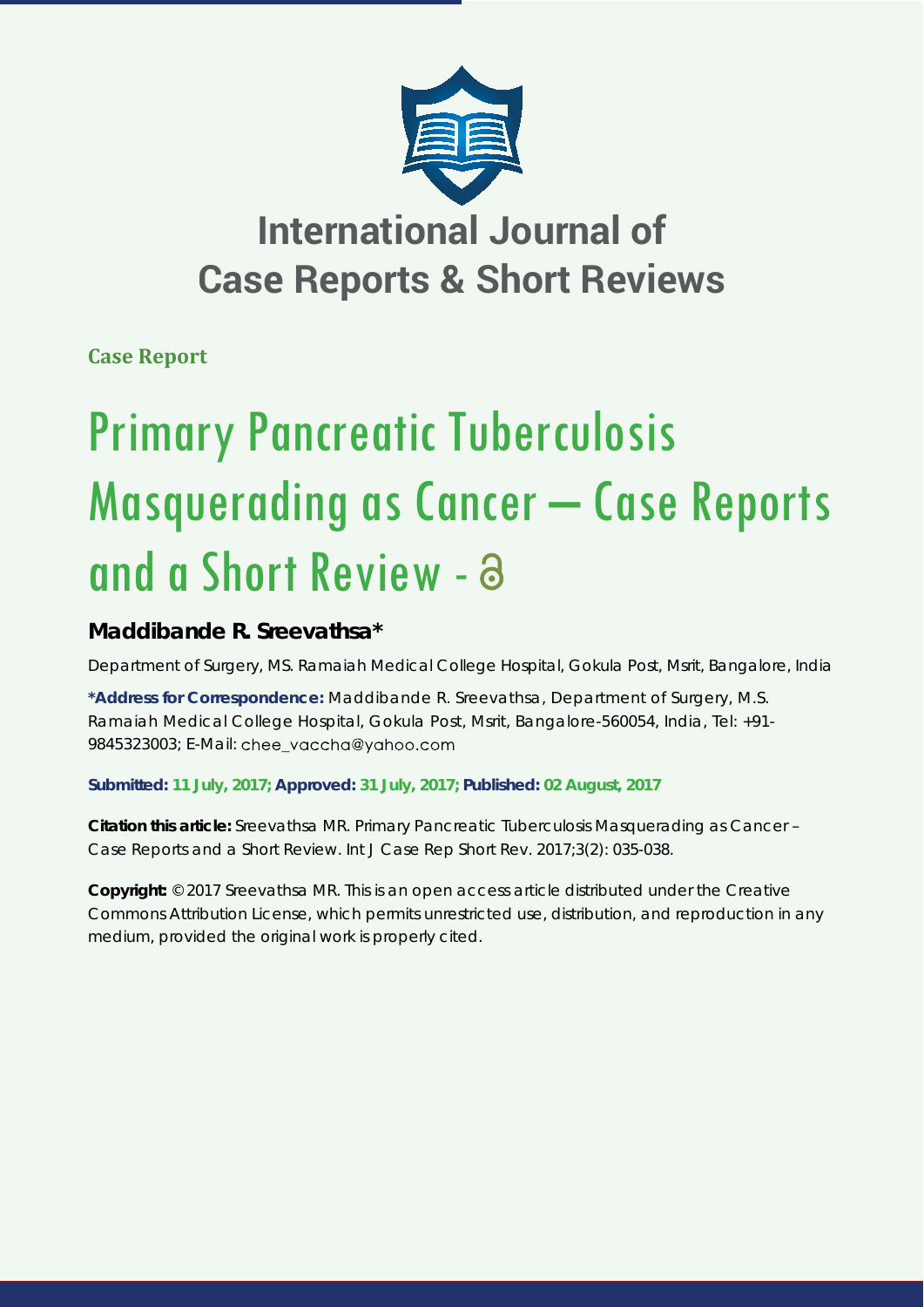#### **ABSTRACT**

Primary tuberculosis of the pancreas is a rare entity and less than 100 cases have been reported worldwide in the English literature. In most cases this entity presenting as a mass lesion in the pancreas on imaging, masquerade as carcinoma of pancreas. We report 2 cases of primary pancreatic tuberculosis, a 45 year old male and a 58 years old female presenting with abdominal pain and weight loss, with the first patient presenting in addition with fever and obstructive jaundice. Both patients on imaging were diagnosed as cancer of the pancreas (head and body respectively) and underwent laparotomy for planned resection. In both patients the tumor was found inoperable and hence incision biopsy was done. Biopsy confirmed tuberculosis on histopathology. Both patients were treated with anti- tubercular drugs and were totally symptom free at one year after treatment. The literature is reviewed.

Keywords: Extra pulmonary tuberculosis; Peri-pancreatic lymphadenopathy; Endoscopic ultrasound guided fine needle aspiration cytology; Anti-tubercular drugs; Pancreatic cancer; Pancreatic Tuberculosis; CT Scan

#### **ABBREVIATIONS**

TB: Tuberculosis; EUS-FNAC: Endoscopic Ultrasound Guided-Fine Needle Aspiration Cytology; EPTB: Extra-Pulmonary Tuberculosis; AIDS: Acquired Immune Deficiency Syndrome; CECT: Contrast Enhanced Computerised Tomography; MRI: Magnetic Resonance Imaging; PET: Positron Emission Tomography; ATD: Antituberculous Drugs; FNAC: Fine Needle Aspiration Cytology; PPTB: Primary Pancreatic Tuberculosis; CBD: Common Bile Duct; PD: Pancreatic PD: Pancreatic Duct; PCR: Polymerase Chain Reaction

#### **INTRODUCTION**

Primary pancreatic infection with tuberculosis which includes peri-pancreatic lymphadenopathy is a rare entity and it accounts for 2.1-4.7% of all tuberculosis patients with less than 100 cases reported so far [1]. From India, SK Bhansali, [2] in an analysis of 300 cases of abdominal tuberculosis reported no case of pancreatic tuberculosis. Pancreatic tuberculosis can masquerade as pancreatic cancer or other mass lesions of pancreas. The symptoms are usually abdominal pain, anorexia, weight loss, fever, rarely backache and jaundice. Endoscopic ultrasound guided FNAC is the investigation of choice and can result in avoidance of laparotomy for the diagnosis. The condition is eminently treatable by drugs. The authors report two cases of primary pancreatic tuberculosis seen in 36 years of their surgical practice.

#### **MATERIALS AND METHODS**

#### **Case 1**

A 45 year old, diabetic male patient presented with upper abdominal pain, significant weight loss and obstructive jaundice of 2 months duration. He also had fever with chills of 25 days duration. There was no history of pulmonary or lymph nodal tuberculosis in the past. Liver function test was found to be altered and in favor of obstructive jaundice. CECT abdomen revealed a irregular hypodense mass in the pancreatic head with infiltration of the uncinate process and was abutting superior mesenteric vein (Figure 1). The Common Bile Duct (CBD) was found to be grossly dilated and Pancreatic Duct (PD) marginally. Upper GI Endoscopy showed no ampullary lesion or narrowing of the 2nd part of the duodenum. CA 19-9 was 36.5 U/ ml. Chest x-ray was normal. He underwent laparotomy where in a mass lesion was found in the head and uncinate process of the pancreas, with infiltration of the Superior Mesenteric Vein (SMV). There was hepatomegaly with dilated peri-gastric collaterals. Incision biopsy was taken from the uncinate process. Roux-en-Y choledochojejunostomy was done to relieve jaundice. Histopathology revealed numerous caseating epithelioid granulomas amongst pancreatic acini suggestive of pancreatic tuberculosis. No acid fast bacilli were seen. The tissue was not subjected to culture, but tissue polymerase chain reaction assay was positive for mycobacterial DNA. Postoperatively patient recovered uneventfully and was administered anti-tuberculous therapy for 9 months, which consisted of pyrazinamide, ethambutol, rifampicin, isoniazide for two months followed by isoniazide + rifampicin for rest of the period. Serum bilirubin reduced to 11.7 mg% from 3.77 mg% in 3 weeks. At one year post- surgery, the patient was asymptomatic and had improved his weight. CT scan repeated at one year also showed complete resolution of the head mass. At 3 years follow-up he was well and asymptomatic (Figure 2).

#### **Case 2**

A 68 year old female presented with severe epigastric pain of 3 months duration with loss of 5 kgs of weight (10% of the body weight) since then. There was no history of pulmonary or lymph nodal tuberculosis in the past. The liver function tests and blood counts were normal. CECT abdomen showed an irregular hypodense mass in the body of the pancreas measuring  $5 \times 8$  cm with no calcification or peri-pancreatic lymphadenopathy. CA 19-9 was 58.0 U/ ml. Chest x-ray showed no abnormality. On laparotomy, the tumor was found to be inoperable, with a nodular, hard, mass in the body of the pancreas infiltrating widely. Incision biopsy was taken from the mass. Histopathology revealed lymph nodal tissue with a peripheral zone of scanty pancreatic acini. There were innumerable caseating epithelioid granulomas indicative of peri-pancreatic tuberculous lymph adenopathy. Tissue staining also revealed acid fast bacilli on Ziehl-



**Figure 1:** Contrast enhanced abdominal CT scan showing mass in the head of the pancreas with its close relationship to superior mesenteric vein. Also seen is the distended gall bladder.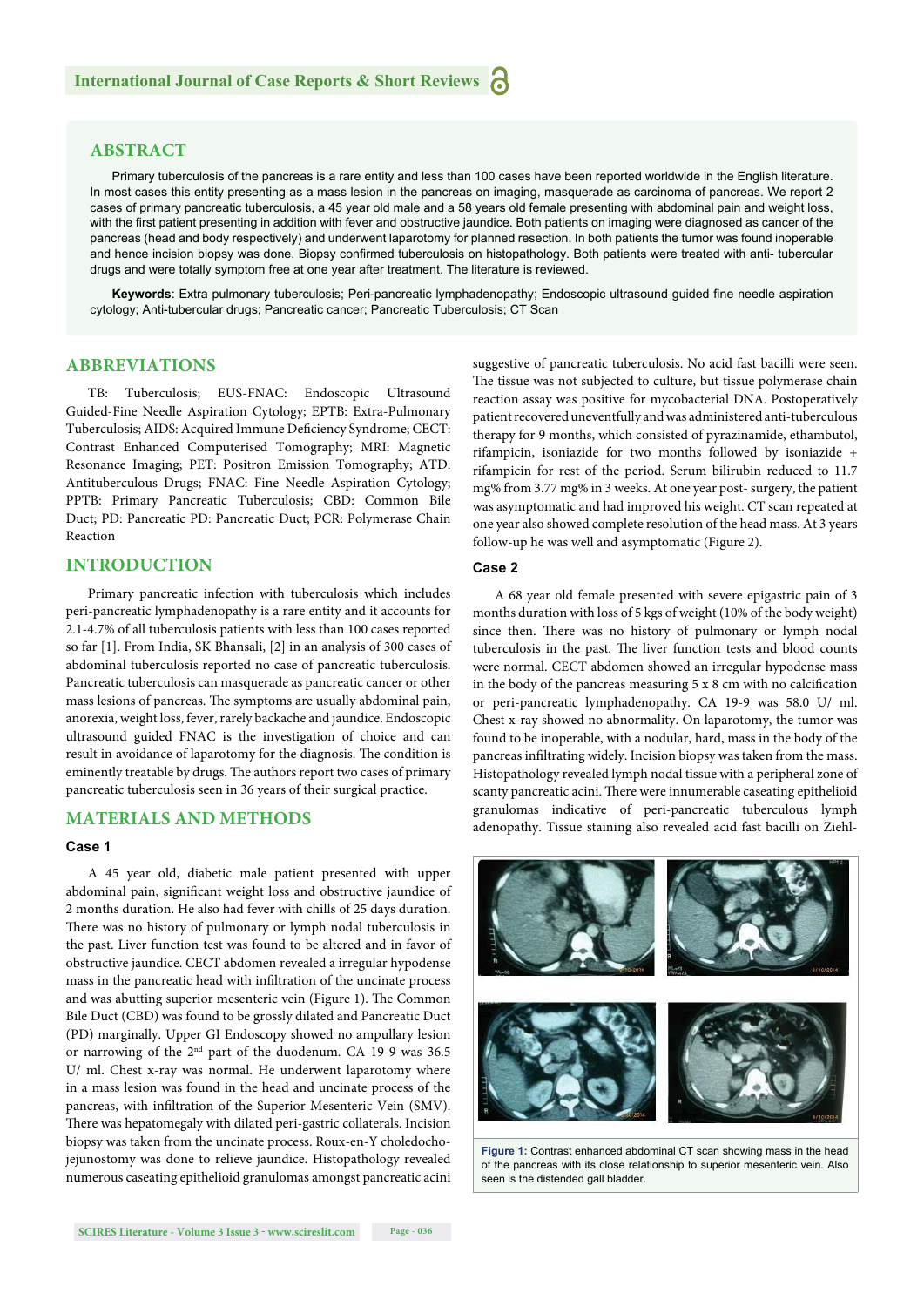

Neelsen stain. Tissue culture was not done. She was administered anti-tuberculous therapy for 9 months which was similar to the regime followed in the first case. On follow-up there was resolution of the pain abdomen in 3 months and she had gained weight. After 5 years follow-up she was well and healthy.

#### **DISCUSSION**

Amongst the extra-pulmonary sites of TB, abdomen is the 6<sup>th</sup> most common location [3]. But primary pancreatic tuberculosis is an extremely rare condition which is explained to be due to antimicrobial effects of pancreatic lipases, deoxyribonucleases, and other pancreatic enzymes [4]. Also pancreas being in the retroperitoneum is protected from environmental exposures [5]. The organ is also relatively resistant to microbial invasion unless it is damaged by heavy alcohol consumption. Pancreatic involvement by tuberculosis or peri-pancreatic TB lymphadenopathy primarily, has been reported to be in the range of 2.1-4.7% [6-8]. Auerbach, [7] was the first to report pancreatic TB in his series of 1,656 autopsies done on TB patients. Poraschaudhary, et al. [3] from India have reported five cases of pancreatic tuberculosis seen over a period of ten years out of which only one was isolated tuberculosis of pancreas. However Dr. SK Bhansali, [2] from India has not recorded any case of pancreatic involvement amongst the 300 patients of abdominal TB treated by him. Pancreatic TB is occasionally observed in patients, along with other organ involvement as a consequence of military TB or disseminated EPTB [7]. But Primary Pancreatic TB (PPTB) is described as an isolated involvement of pancreas by Mycobacterium tuberculosis in the absence of involvement of any other organ or previously detected TB [9,10].

Tan KK, et al. [11] observed that primary pancreatic TB might be identified in one of the following patient types: i) patients residing in the endemic area, ii) patients with widespread TB dissemination such as military tuberculosis and iii) immune compromised patients. But Xia et al report 16 cases of pancreatic tuberculosis who were immunecompetent. The routes of spread of mycobacterium tuberculosis to pancreas is postulated to be either directly from involved peripancreatic lymph nodes or by haematogenous route [11].

In 1996, pancreatic TB was categorised radiologically by Takhtani D, et al. [12] into three types: 1) mass forming (with or without diffuse pancreatic enlargement); 2) diffuse form; and 3) small nodular form. They observed the first type to be the commonest. The specific site involvement of pancreas in TB, has been reported by Crowson MC et al with the following frequency [13,14]: head, 29-74.4 %; body, 7-17.9 %; uncinate process, 3-7.7%; tail, 2-5.1 %. The pancreatic TB and peri-pancreatic TB lymphadenopathy has been reported to present with wide spectrum of symptoms which includes epigastric pain: 31- 79.5%, anorexia and weight loss: 19-48.7% to 69%, fever: 20-51.3%, jaundice: 8-20.5% to 31%, backache: 38% [15,16].

It is difficult to diagnose pancreatic tuberculosis by any imaging modality as it shows up in a wide ranging manner as heterogeneous lesion, like mass or cystic or necrotic areas in pancreas. CECT scan of pancreas show a hypodense or hypovascular mass with irregular margins and peripheral enhancement with or without areas of central enhancement [3]. Tuberculous lymph nodes may show as lesions of central hypodensity with peripheral enhancement [17,18]. Peripancreatic lymph node enlargement in tuberculosis can be mistaken on imaging for variety of lesions in the pancreas like pancreatic carcinoma, cystic neoplasms, pancreatic pseudo-tumor, acute/ chronic pancreatitis and lymphoma [19,20]. Even on PET scan, TB of pancreas is sometimes indistinguishable from pancreatic carcinoma as the isotope uptake can be as high as in cases of carcinoma pancreas [21]. In such cases Endoscopic Ultrasound (EUS) or per-cutaneous CT guided biopsy can sample the tissue from the mass for histological proof to differentiate one disease from the other. The deep lesions are difficult to access for sampling and needle biopsy has a false positive rate of 58% [22]. But the EUS guided FNAC of the pancreatic mass where diagnosis of carcinoma is not certain on imaging, seems a safe and a reliable procedure. Also the tissue can be stained for acid-fast bacilli and subjected to culture for the same. EUS guided FNAC has a sensitivity of 64-98%, specificity of 80-100% and PPV of 98-100% [23]. Song et al were able to diagnose pancreatic and peri-pancreatic TB in 76.2% of patients with a pancreatic mass where TB was suspected, using EUS-FNAC [24]. The American Joint Commission Cancer recommends EUS-FNA as the preferred diagnostic modality for identifying the histology of pancreatic masses [25]. For lesions < 3cm in size EUS guided FNAC has an accuracy which is better than CT guided biopsy and for bigger lesions than this their accuracy is similar to CT guided FNAC [26]. However it should be remembered that not every sample of EUS FNAC obtained tissue can confirm TB microbiologically [27]. The role of Polymerase Chain Reaction (PCR ) in making diagnosis of tuberculosis on FNAC specimen has been discussed by many authors when conventional methods of the analysis of the tissue fails to confirm tuberculosis. Meesiri, et al. [30] found in an analysis of 43 cases that when PCR was done, it was 100% accurate in confirming tuberculosis in four out of four cases. Even though the specificity of PCR is high its sensitivity for FNAC samples is low [15].

Dhaval Gupta, et al report a case of primary TB of pancreas head which was hypodense on CT scan with double duct sign, with invasion portal vein, mimicking the pancreatic carcinoma. This presentation was similar to our first case. Vascular invasion and dilatation of both pancreatic duct, common bile duct is rare in pancreatic tuberculosis. But as the CT scan in their patient showed multiple peri-portal and pancreatic lymph nodal enlargement, they confirmed the diagnosis of tuberculosis by US guided biopsy of the head lesion [28]. Vascular invasion though very rare, has been reported also by Shabnam